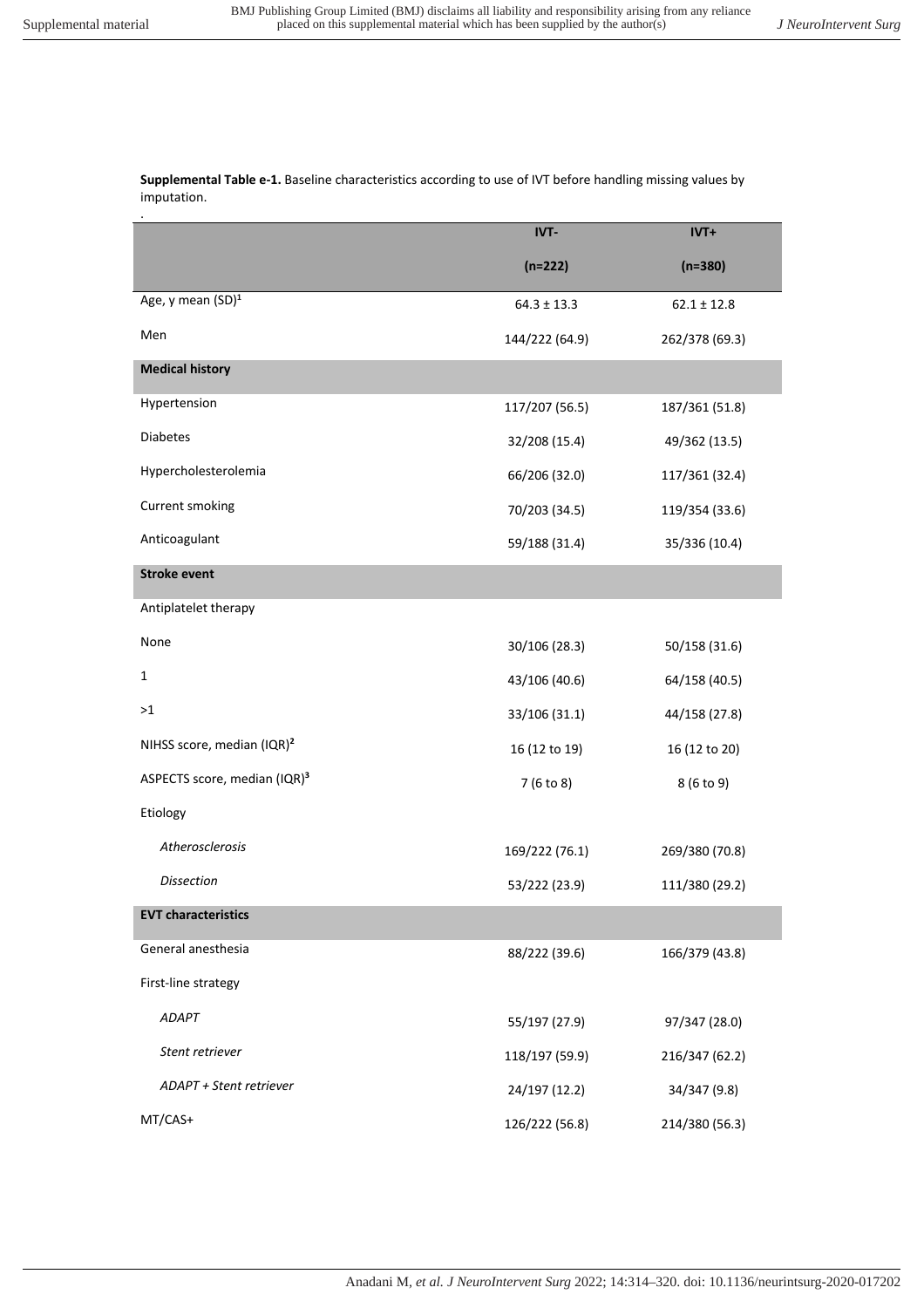## **Workflow**

| Onset to <i>puncture time</i> , min, median (IQR) <sup>4</sup>    | 280 (187 to 415) | 240 (180 to 300) |
|-------------------------------------------------------------------|------------------|------------------|
| Onset to imaging time, min, median (IQR) <sup>5</sup>             | 150 (89 to 272)  | 103 (80 to 145)  |
| <i>Imaging to puncture time, min, median <math>(IQR)^6</math></i> | 90 (57 to 150)   | 110 (68 to 160)  |

Values are expressed as number (%) unless otherwise indicated. Abbreviations: IQR=interquartile range, IVT= Intravenous thrombolysis, EVT=endovascular therapy, ASPECTS= Alberta Stroke Program Early CT Score, MT/CAS+=mechanical thrombectomy with carotid artery stenting , NIHSS=National Institutes of Health Stroke Scale, SD=standard deviation. <sup>1</sup> O missing values, <sup>2</sup> 3 missing values (3 in IVT group), <sup>3</sup> 44 missing values (26 in IVT group),  $4$ 147 missing values (88 in IVT group)<sup>, 5</sup> 119 missing values (57 in IVT group), <sup>6</sup> 214 missing values (127 in IVT group)